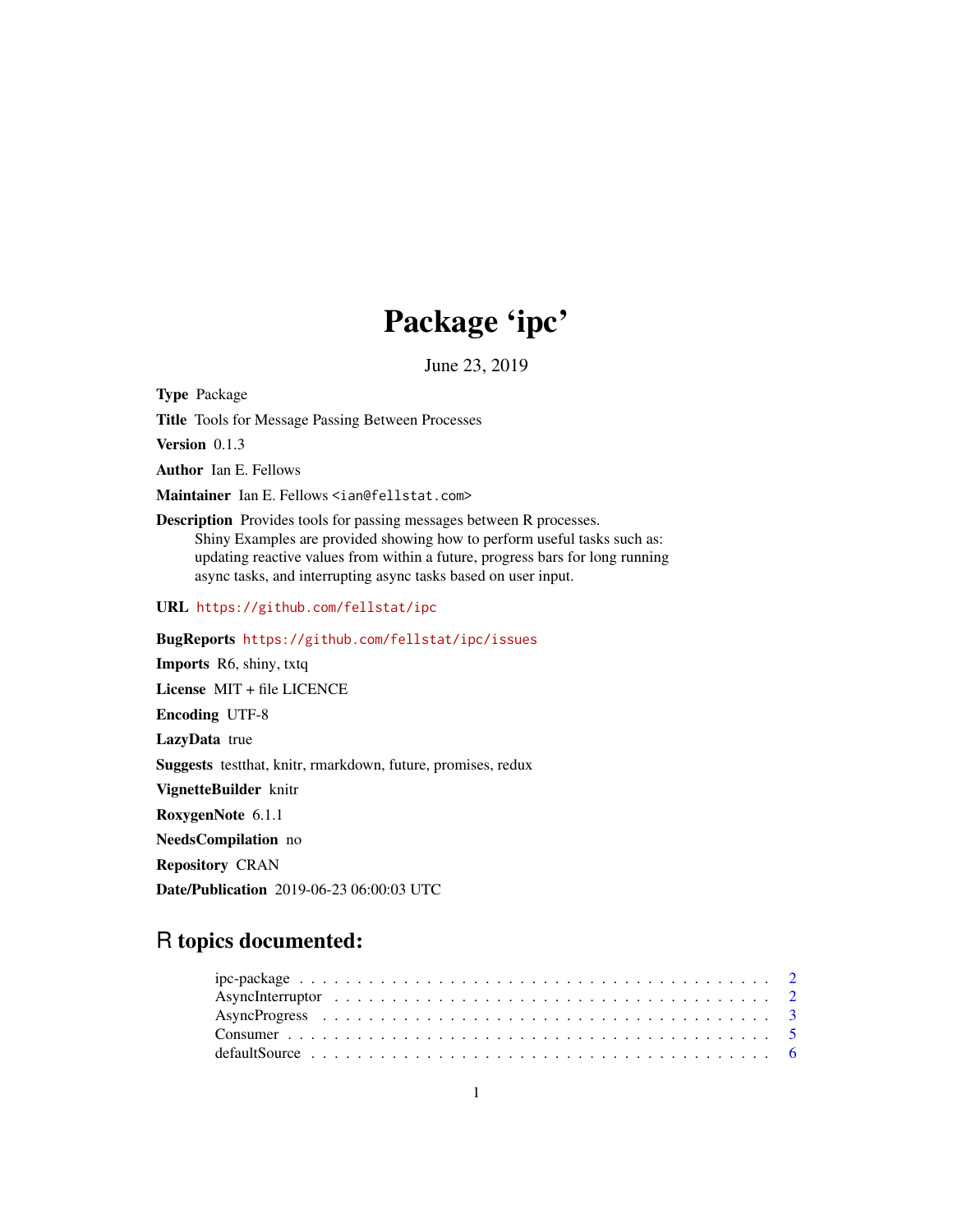#### <span id="page-1-0"></span>2 AsyncInterruptor

| Index | 12 |  |
|-------|----|--|

ipc-package *Tools for performing async communication between workers in shiny*

#### Description

Tools for performing async communication between workers in shiny

#### Author(s)

Ian Fellows <ian@fellstat.com>

AsyncInterruptor *An interruptor useful for stopping child processes.*

#### Description

This class is a simple wrapper around a Queue object making adding interrupt checking to future code easy to implement and read.

#### Arguments

| queue | a shiny queue            |
|-------|--------------------------|
| msg   | An error message string. |

#### Details

#### Methods

```
initialize(queue=shinyQueue()) Creates a new interruptor.
interrupt(msg="Signaled Interrupt") Signals an interrupt
execInterrupts() Executes anything pushed to the queue, including interrupts.
getInterrupts() Gets the result of the queue's executing, not throwing the interrupts.
```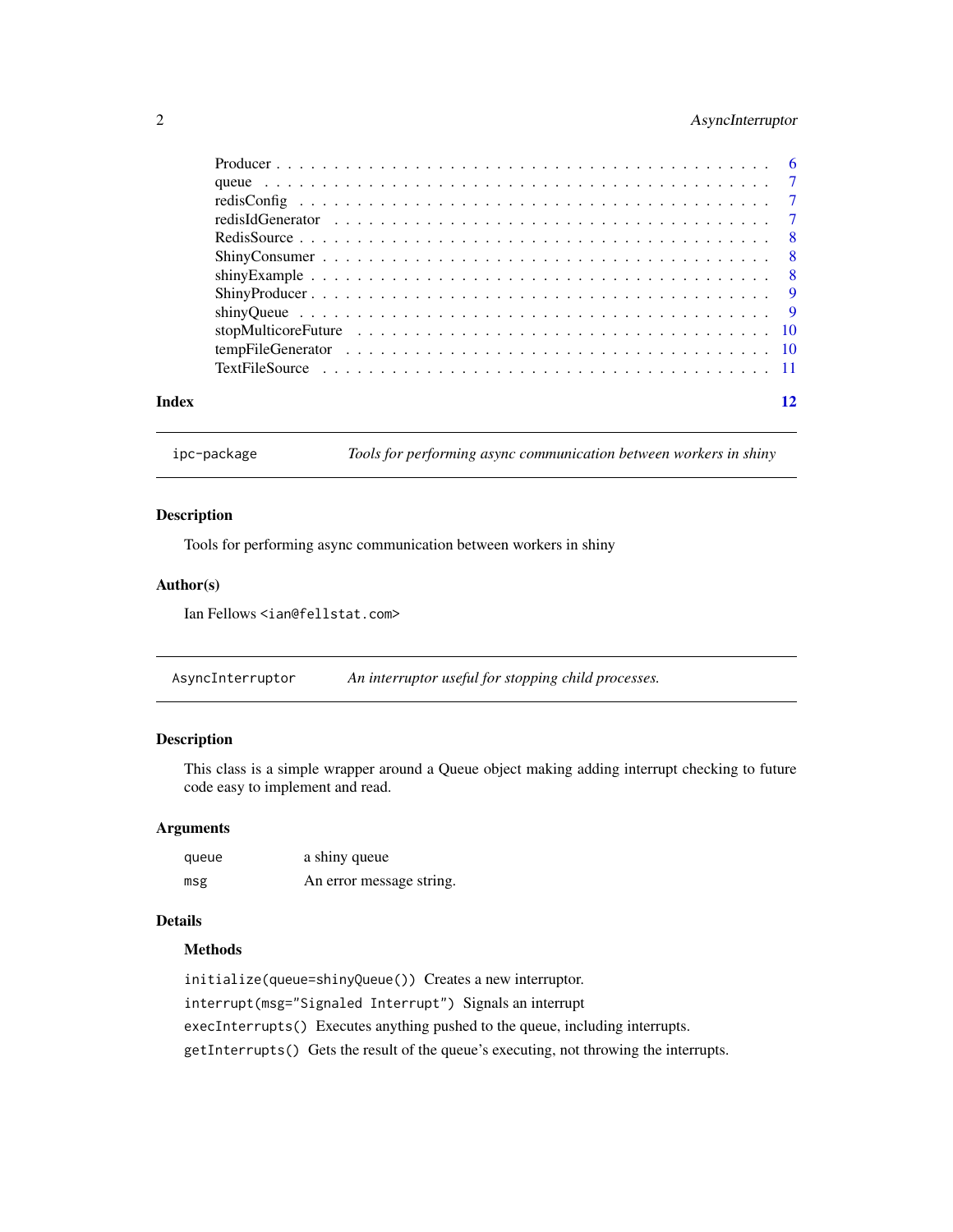#### <span id="page-2-0"></span>AsyncProgress 3

### Examples

```
library(future)
strategy <- "future::multisession"
plan(strategy)
inter <- AsyncInterruptor$new()
fut <- future({
 for(i in 1:100){
   Sys.sleep(.01)
    inter$execInterrupts()
  }
})
inter$interrupt("Error: Stop Future")
try(value(fut))
inter$destroy()
# Clean up multisession cluster
plan(sequential)
```

| AsyncProgress | A progress bar object where inc and set are usable within other pro- |
|---------------|----------------------------------------------------------------------|
|               | cesses                                                               |

#### Description

An async compatible wrapper around Shiny's progress bar. It should be instatiated from the main process, but may be closed, set and incremented from any process.

#### Arguments

| session | The Shiny session object, as provided by shiny Server to the server function.                                                                                                                                                       |
|---------|-------------------------------------------------------------------------------------------------------------------------------------------------------------------------------------------------------------------------------------|
| min     | The value that represents the starting point of the progress bar. Must be less<br>tham max.                                                                                                                                         |
| max     | The value that represents the end of the progress bar. Must be greater than min.                                                                                                                                                    |
| message | A single-element character vector; the message to be displayed to the user, or<br>NULL to hide the current message (if any).                                                                                                        |
| detail  | A single-element character vector; the detail message to be displayed to the user,<br>or NULL to hide the current detail message (if any). The detail message will be<br>shown with a de-emphasized appearance relative to message. |
| value   | A numeric value at which to set the progress bar, relative to min and max.                                                                                                                                                          |
| queue   | A Queue object for message passing                                                                                                                                                                                                  |
| millis  | How often in milliseconds should updates to the progress bar be checked for.                                                                                                                                                        |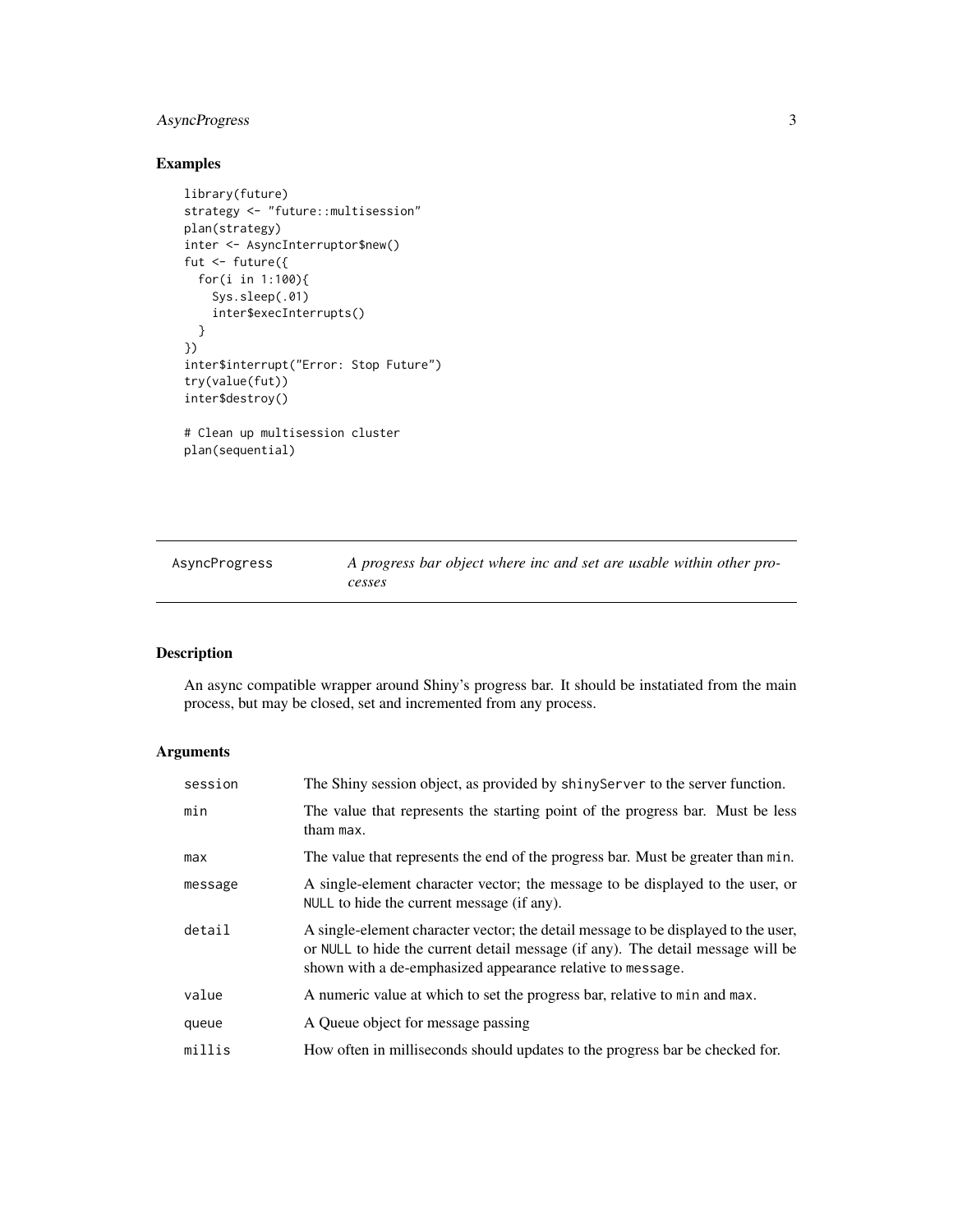#### Details

#### Methods

- initialize(..., queue=shinyQueue(), millis=250, value=NULL, message=NULL, detail=NULL) Creates a new progress panel and displays it.
- set(value = NULL, message = NULL, detail = NULL) Updates the progress panel. When called the first time, the progress panel is displayed.
- inc(amount = 0.1, message = NULL, detail = NULL) Like set, this updates the progress panel. The difference is that inc increases the progress bar by amount, instead of setting it to a specific value.
- sequentialClose() Removes the progress panel and destroys the queue. Must be called from main process.
- close() Fires a close signal and may be used from any process.

#### Examples

```
## Only run examples in interactive R sessions
if (interactive()) {
library(shiny)
library(future)
plan(multiprocess)
ui <- fluidPage(
  actionButton("run","Run"),
  tableOutput("dataset")
\lambdaserver <- function(input, output, session) {
  dat <- reactiveVal()
  observeEvent(input$run, {
   progress <- AsyncProgress$new(session, min=1, max=15)
    future({
      for (i in 1:15) {
       progress$set(value = i)
       Sys.sleep(0.5)
      }
      progress$close()
      cars
   }) %...>% dat
   NULL
  })
  output$dataset <- renderTable({
    req(dat())
  })
}
shinyApp(ui, server)
}
```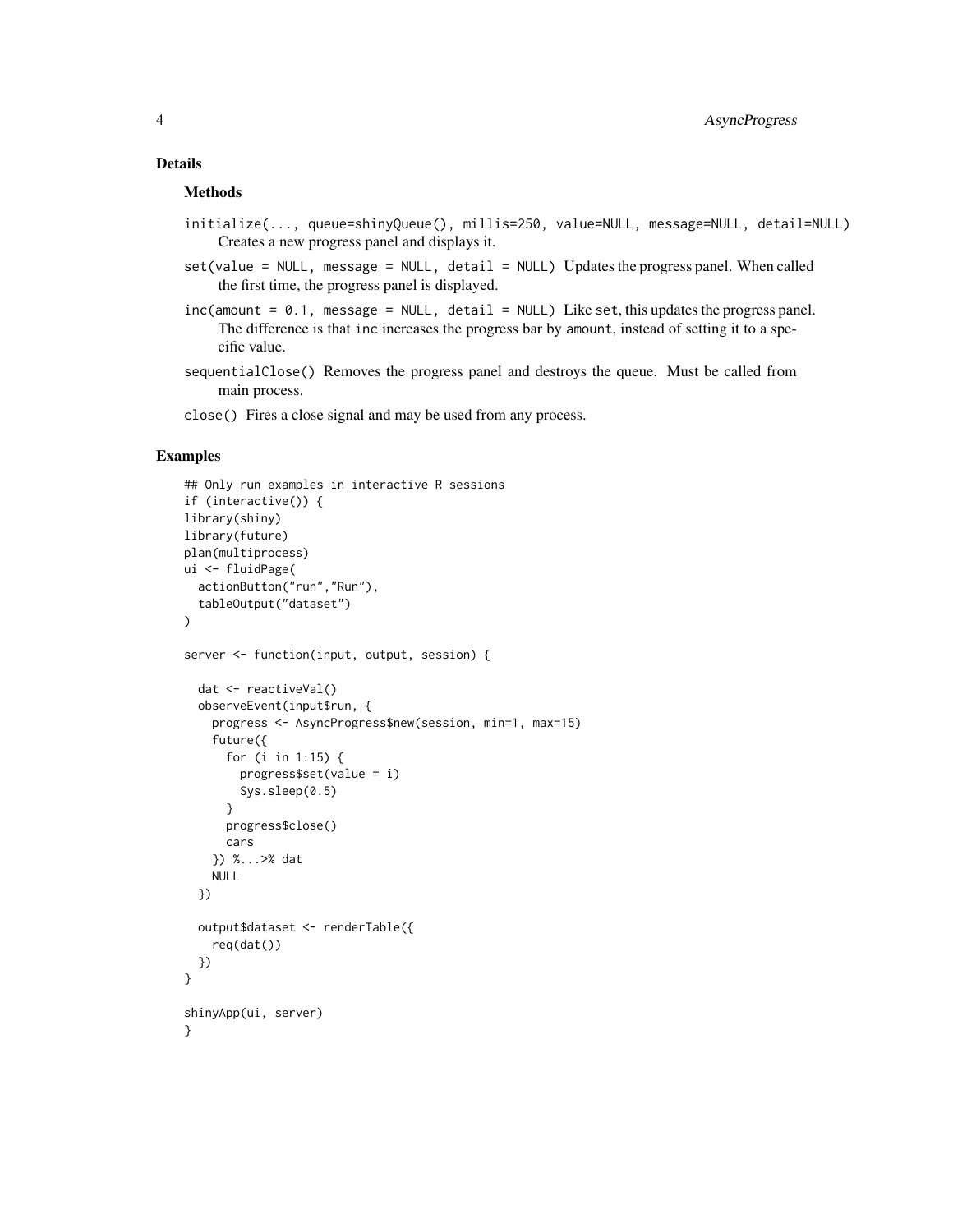<span id="page-4-0"></span>

#### Methods

initialize(source, env=parent.frame(2)) Creates a Consumer object linked to the source.

setSource(source) Sets the Source for this consumer.

getSource(source) Gets the Source of this consumer.

- consume(throwErrors=TRUE, env=parent.frame()) Executes all (unprocessed) signals fired to source from a Producer. if throwErrors is TRUE, the first error encountered is thrown after executing all signals. Signals are executed in the env environment. If env is NULL, the enviroment set at initialization is used.
- start(millis=250, throwErrors=TRUE, env=parent.frame()) Starts executing consume every millis milliseconds. throwErrors and env are passed down to consume

stop() Stops the periodic execution of consume.

clearHandlers() Removes all handlers

- removeHandler(signal, index) Removes handler from 'signal' with position index
- addHandler(func, signal) Adds a handler for 'signal'. func should take three parameters: 1. the signal, 2. the message object, and 3. the evaluation environment.

initHandlers() Adds the two default executeors.

finalize() runs stop on object distruction

#### Arguments

| source | a source, e.g. TextFileSource.                     |
|--------|----------------------------------------------------|
| millis | milliseconds.                                      |
| env    | An enviroment specifying where to execute signals. |
| signal | A string.                                          |
| index  | A position.                                        |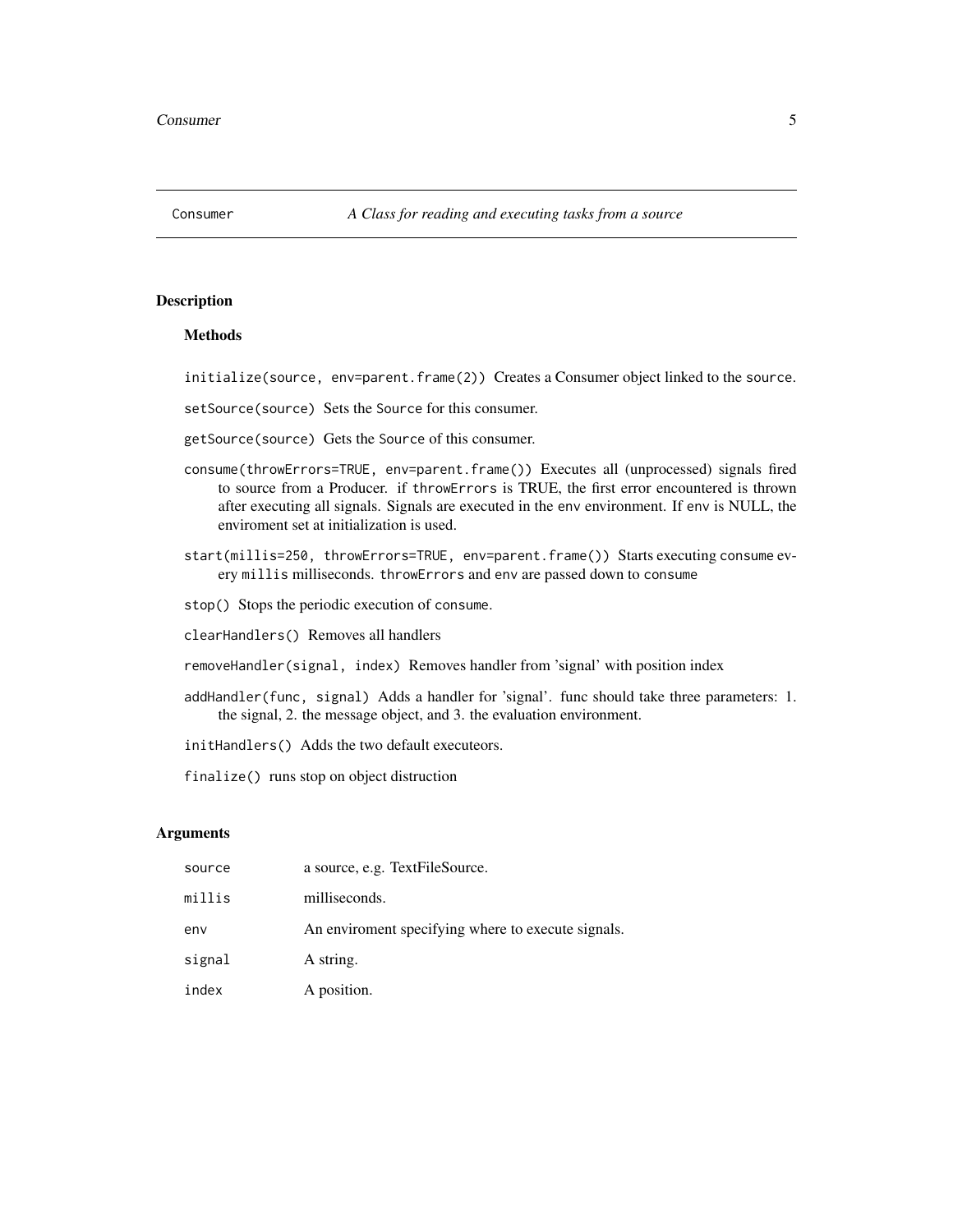<span id="page-5-0"></span>

Get/set the class used to sink/read from the file system

#### Usage

defaultSource(sourceClass)

#### Arguments

sourceClass An R6 object

#### Producer *A Class for sending signals to a source*

#### **Description**

#### Methods

initialize(source) Creates a Producer object linked to the source.

setSource(source) Sets the Source for this producer.

getSource(source) Gets the Source of this producer.

fire(signal, obj=NA) Sends a signal to the source with associates object obj.

- fireEval(expr, env) Signals for execution of the expression obj with values from the environment (or list) env substituted in.
- fireDoCall(name, param) Signals for execution of the function whose string value is name with the parameters in list param.
- fireDoCall(name, ...) Signals for execution of the function whose string value is name with the parameters ....

#### Details

@param obj The object to associate with the signal. @param signal A string signal to send. @param env An environment or list for substitution @param param A list of function parameters. @param expr An expression to evaluate. @param name the name of the function @param ... parameters to be passed to function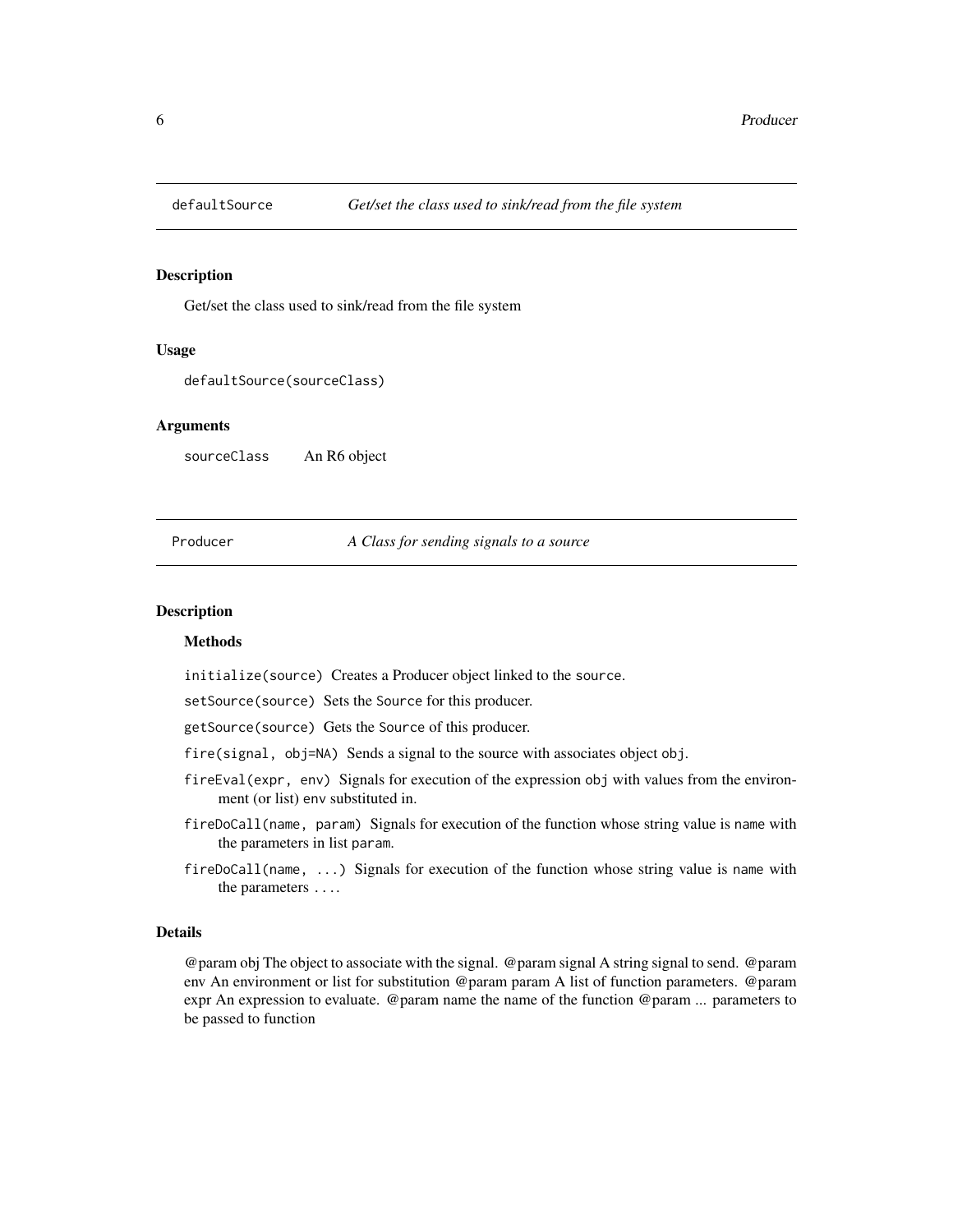<span id="page-6-0"></span>

Create a Queue object

#### Usage

```
queue(source = defaultSource()$new(), producer = Producer$new(source),
  consumer = Consumer$new(source))
```
#### Arguments

| source   | The source for reading and writing the queue |
|----------|----------------------------------------------|
| producer | The producer for the source                  |
| consumer | The consumer of the source                   |

redisConfig *Get/set redis configuration*

#### Description

Get/set redis configuration

#### Usage

redisConfig(config)

#### Arguments

```
config a function generating id strings
```
redisIdGenerator *Get/set the location for temporary files*

#### Description

Get/set the location for temporary files

#### Usage

```
redisIdGenerator(generator)
```
#### Arguments

generator a function generating id strings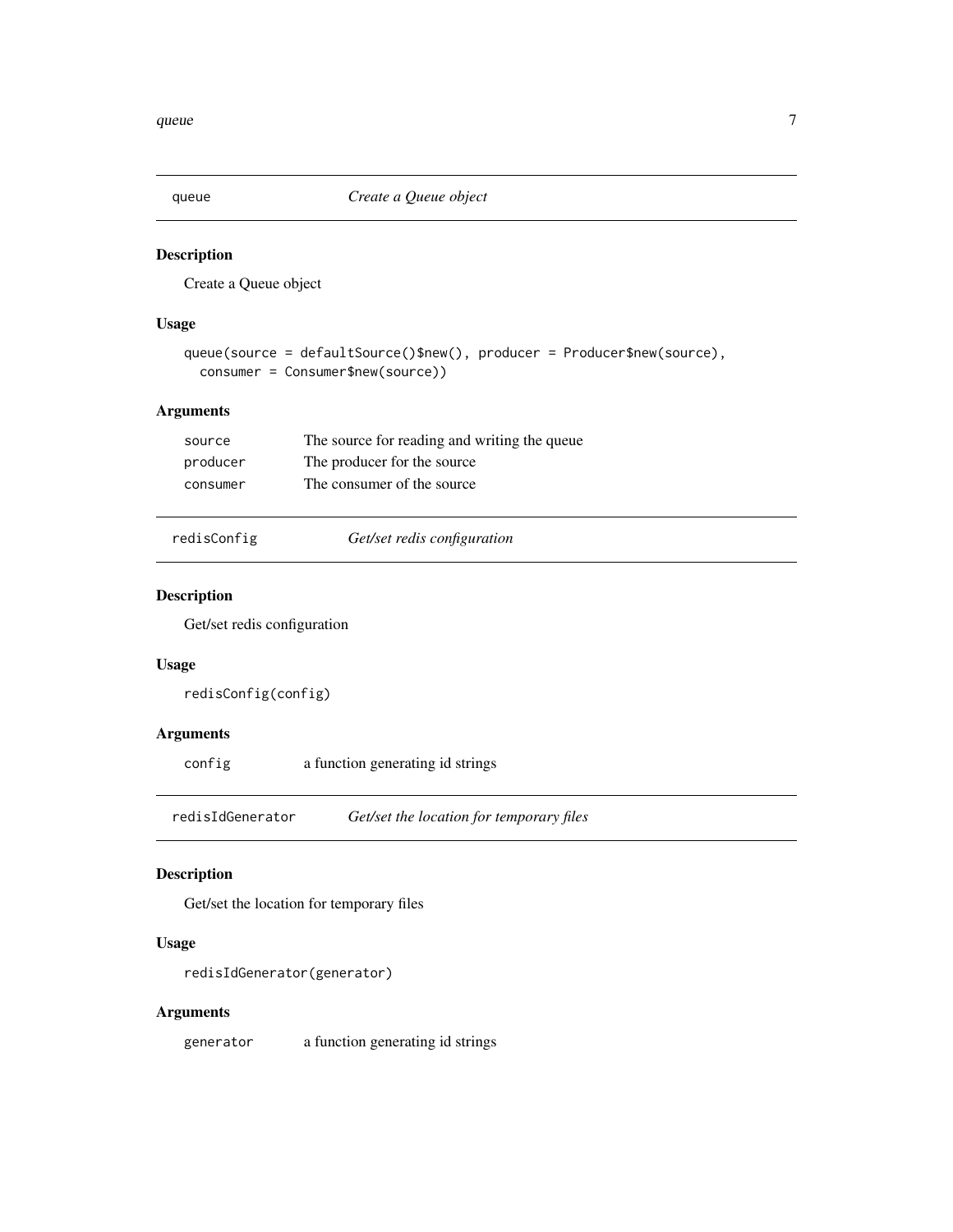<span id="page-7-0"></span>

Reads and writes the queue to a redis db

#### Arguments

| id     | An identifier to use for the queue                            |
|--------|---------------------------------------------------------------|
| config | A configuration list for redux: hiredis                       |
| n      | The number of records to pop $(-1)$ indicates all available). |
| msg    | A string indicating the signal.                               |
| obj    | The object to associate with the signal.                      |
|        |                                                               |

ShinyConsumer *A Consumer class with common task handlers useful in Shiny apps*

#### Description

In addtion to 'eval' and 'function' signals, ShinyConsumer object process 'interrupt' and 'notify' signals for throwing errors and displying Shiny notifictions.

| Run Example Shiny Apps<br>shinyExample |
|----------------------------------------|
|----------------------------------------|

#### Description

Run Example Shiny Apps

#### Usage

```
shinyExample(application = c("progress", "changeReactive", "cancel"))
```
#### Arguments

application The example to run

#### Details

'progress' is an example application with a long running analysis that is cancelable and has a progress bar. 'changeReaction' is the old faithful example, but with the histogram colors changing over time. 'cancel' is an example with a cancelable long running process.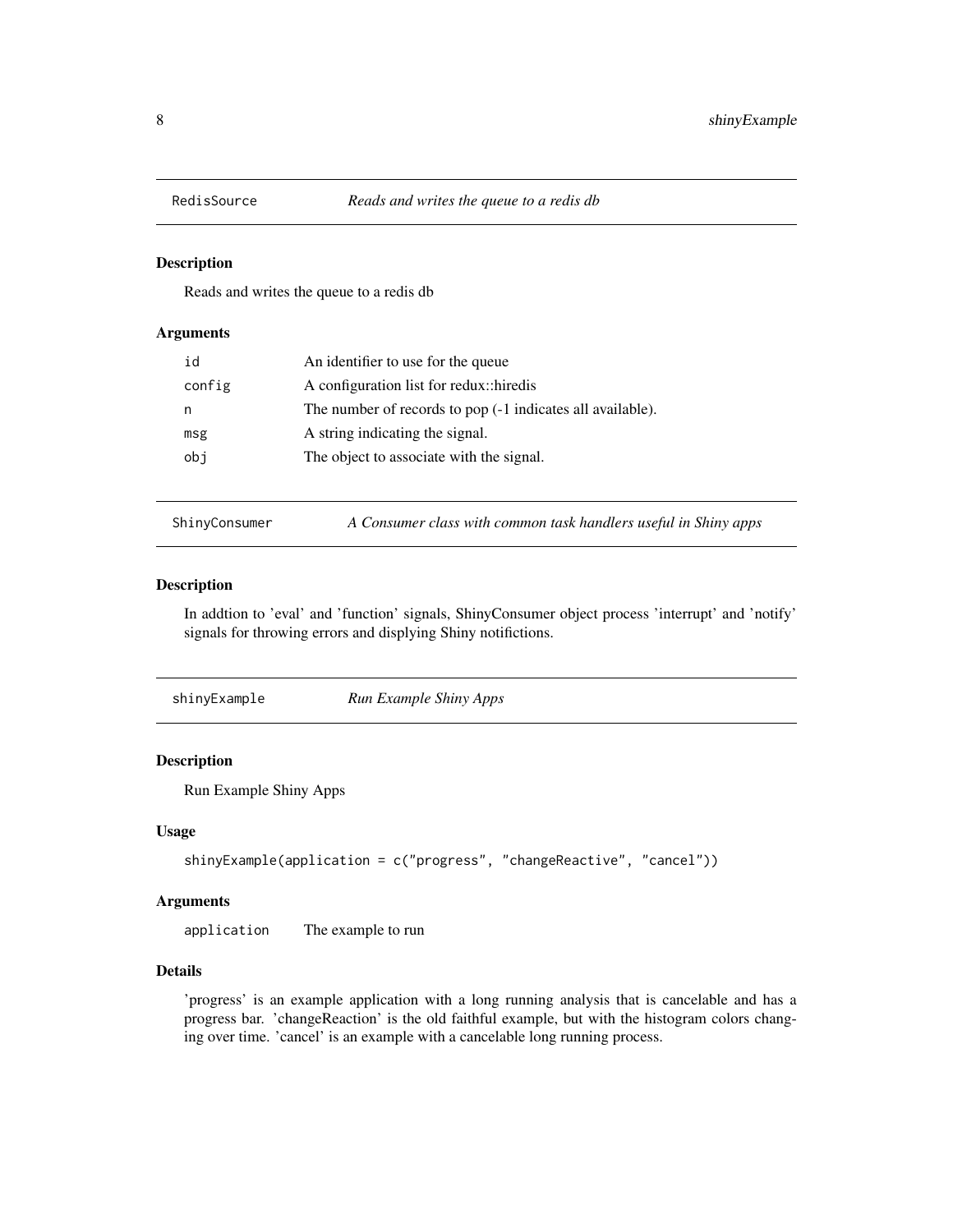<span id="page-8-0"></span>

A Producer object with additional methods for firing interrupts, shiny notifications, and reactive value assignments.

#### Details

#### Methods

fireInterrupt(msg="Interrupt") Sends an error with message msg.

fireNotify(msg="Interrupt") Sends a signal to create a shiy Notifiction with message msg.

fireAssignReactive(name, value) Signals for assignment for reactive name to value.

@param msg A string @param name The name of the reactive value. @param value The value to assign the reactive to.

shinyQueue *Create a Queue object*

#### **Description**

Create a Queue object

#### Usage

```
shinyQueue(source = defaultSource()$new(),
 producer = ShinyProducer$new(source),
 consumer = ShinyConsumer$new(source),
  session = shiny::getDefaultReactiveDomain())
```
#### Arguments

| source   | The source for reading and writing the queue |
|----------|----------------------------------------------|
| producer | The producer for the source                  |
| consumer | The consumer of the source                   |
| session  | A Shiny session                              |

#### Details

Creates a Queue object for use with shiny, backed by ShinyTextSource, ShiyProducer and Shiny-Consumer objects by default. The object will be cleaned up and destroyed on session end.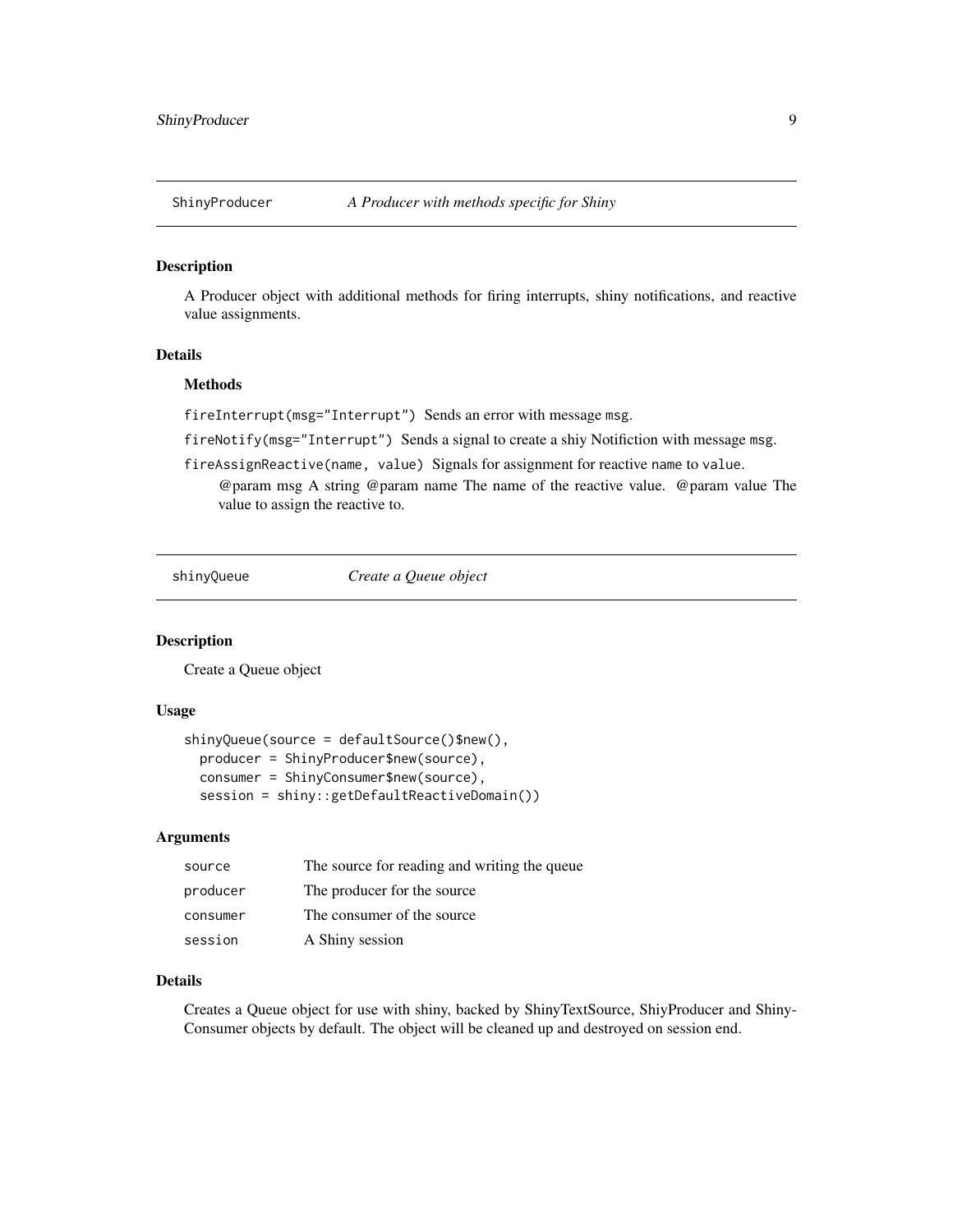<span id="page-9-0"></span>stopMulticoreFuture *Stops a future run in a multicore plan*

#### Description

Stops a future run in a multicore plan

#### Usage

```
stopMulticoreFuture(x)
```
#### Arguments

x The MulticoreFuture

#### Details

This function sends terminate and kill signals to the process running the future, and will only work for futures run on a multicore plan. This approach is not recommended for cases where you can listen for interrupts within the future (with AsyncInterruptor). However, for cases where long running code is in an external library for which you don't have control, this can be the only way to terminate the execution.

tempFileGenerator *Get/set the location for temporary files*

#### Description

Get/set the location for temporary files

#### Usage

```
tempFileGenerator(tempfile)
```
#### Arguments

tempfile a function generating working file path (e.g. tempfile())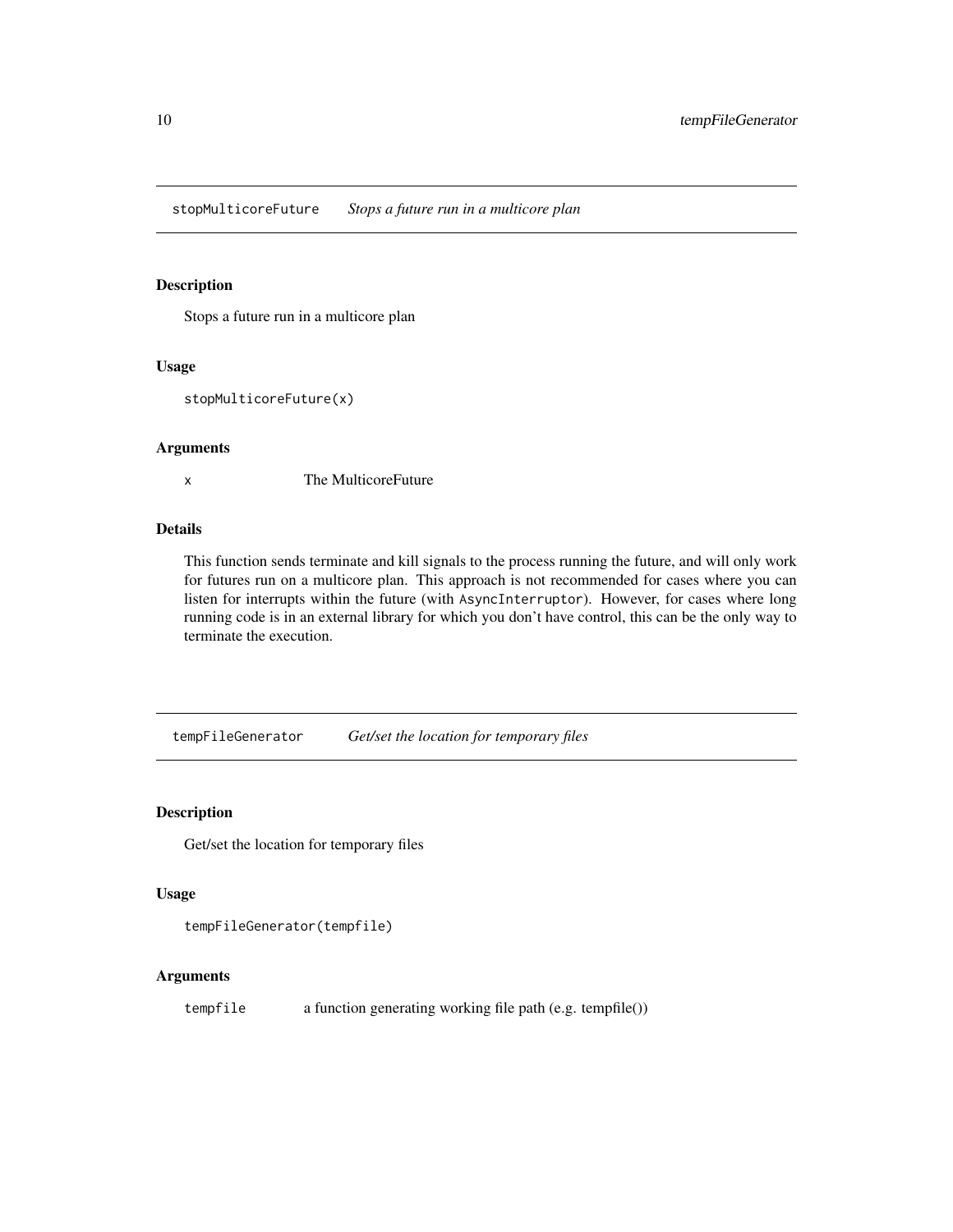<span id="page-10-0"></span>

A wrapper around txtq. This object saves signals and associated objects to and queue, and retrieves them for processing.

### Arguments

| filePath | The path to the file.                                      |
|----------|------------------------------------------------------------|
| n        | The number of records to pop (-1 indicates all available). |
| msg      | A string indicating the signal.                            |
| obj      | The object to associate with the signal.                   |